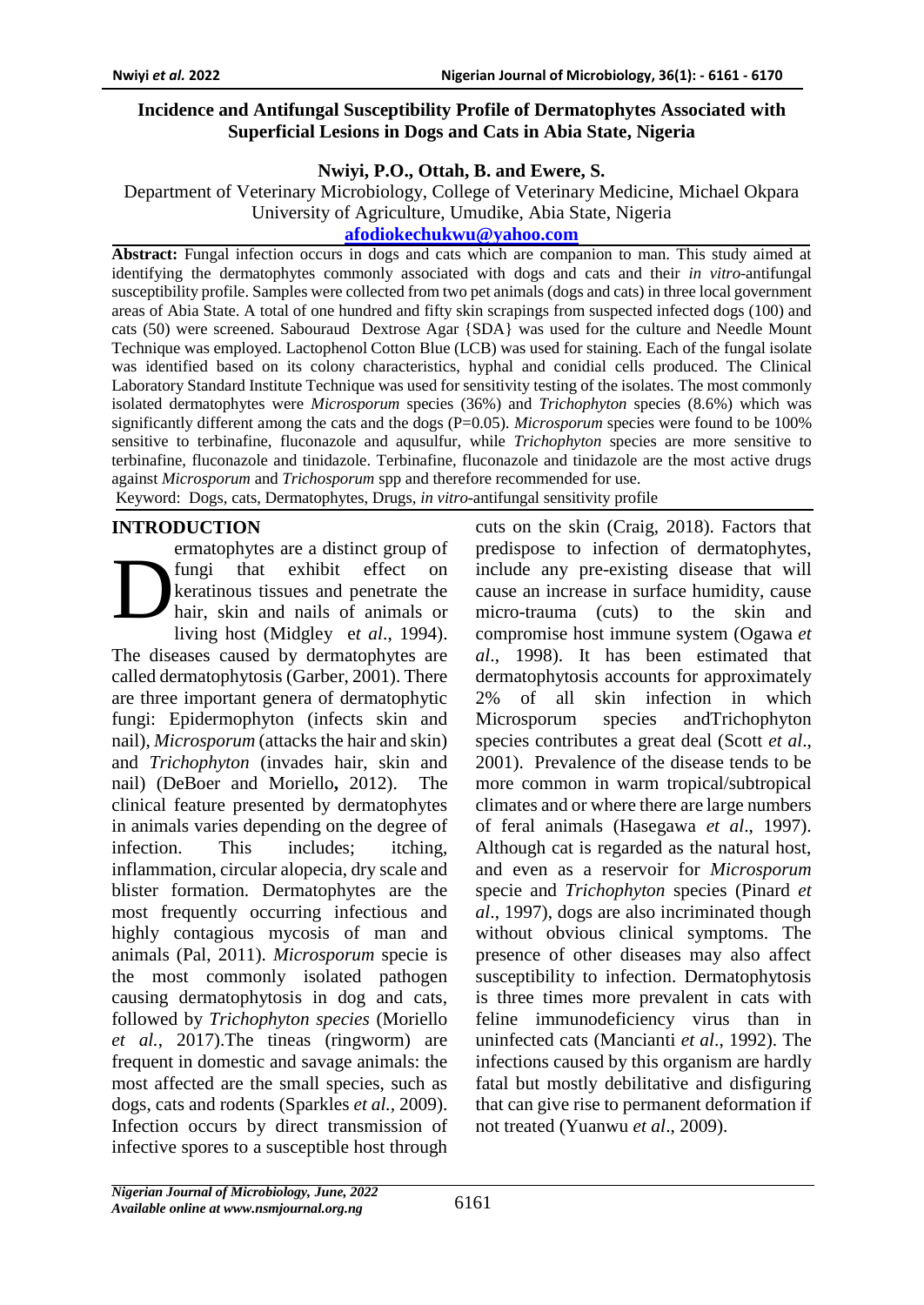There have been increasing complaint by dog and cat owners of skin related infections in the study area and the poor management by animal health care givers, hence the need for this study. The aim of this study is to identify the dermatophytes responsible for causing infections in dogs and cats, and to determine the antifungal drug most sensitive to these organisms.

## **MATERIALS and METHODS Study Area**

Three (3) Local Government Areas of Abia state were selected for the study. The study area wereUmuahia North, Umuahia South and Osisioma Local Government Area. Abia State in Nigeria is located in a tropical rainforest between latitude 543E, in the south eastern part of the country and longitude 752E. The average annual temperature and rainfall are  $26.9^{\circ}$  C and  $2193$ mm respectively (Kottek *et al*., 2006).

Sample Collection: The sample collection and study protocol used in this study were as described by Nwaze and Okafor (2005) with some modifications. This modification involves collection of samples in batch of ten and the use of gentamicin instead of cyclohexamide to inhibit bacteria growth in the preparation of Sabouraud dextrose agar. A purposive sampling method was employed. A total of 150 animals were sampled and this comprised of 100 dogs and 50cats.The sampling cut across the three selected local government areas of the State. Skin scraping were collected from obviously infected dogs presenting lesions. Relevant demographic data such as age, sex and breed were considered why collecting the samples. Only animals that had no history of antifungal or antibacterial therapy in the previous months were included in the study. Samples were collected from different clinics at different time. Sample collection lasted for 8months from April to November, 2019.

Samples were obtained during ambulatory services (House calls), while others were

collected with the help of veterinarians working in different clinics. The animals with marked lesion was carefully examined for areas with loss of hair, erythema, scaling, or heavy crusts, which may or may not show suppuration beneath them. Animals of all ages showing areas of infection were sampled. The samples were collected aseptically by cleaning the affected area with 5% alcohol and using a sterile scalpel blade, areas of skin lesion were gently scrapped especially the advancing border of the lesion making contact with inner layers of the skin (blood) and placed into Bijou bottles. The bottles containing normal saline was transported to the laboratory in a cold-chain within 4 to 10hours and were processed. Culture and identification of the fungal genera was carried out in the Department of Veterinary Microbiology laboratory of Michael Okpara University.

# **Isolation, Microscopy and Biochemical Identification**

Sabouraud Dextrose Agar (SDA) medium was used for the isolation of fungi from the skin scrapings. The medium was prepared aseptically following the manufacturer's description by dissolving 65grams in 1000mls of distilled water. In addition, gentamicin (2ml) was added to the media to inhibit bacteria growth and make the media selective for fungi organisms. The medium was autoclaved at 15pounds pressure, temperature of  $121^{\circ}$ C for 15minutes and gradually dispensed into sterile Petri dishes in hood chamber and allowed to set cool.

Isolation: A sample was seeded into the already prepared media (SDA) and tightly sealed with a masking tape to avoid contamination and to create a humid environment necessary for growth. The sealed plates were incubated at room temperature for 7-14 days and observed at intervals for growth of the organism as described by Sykes and Rankin, (2014).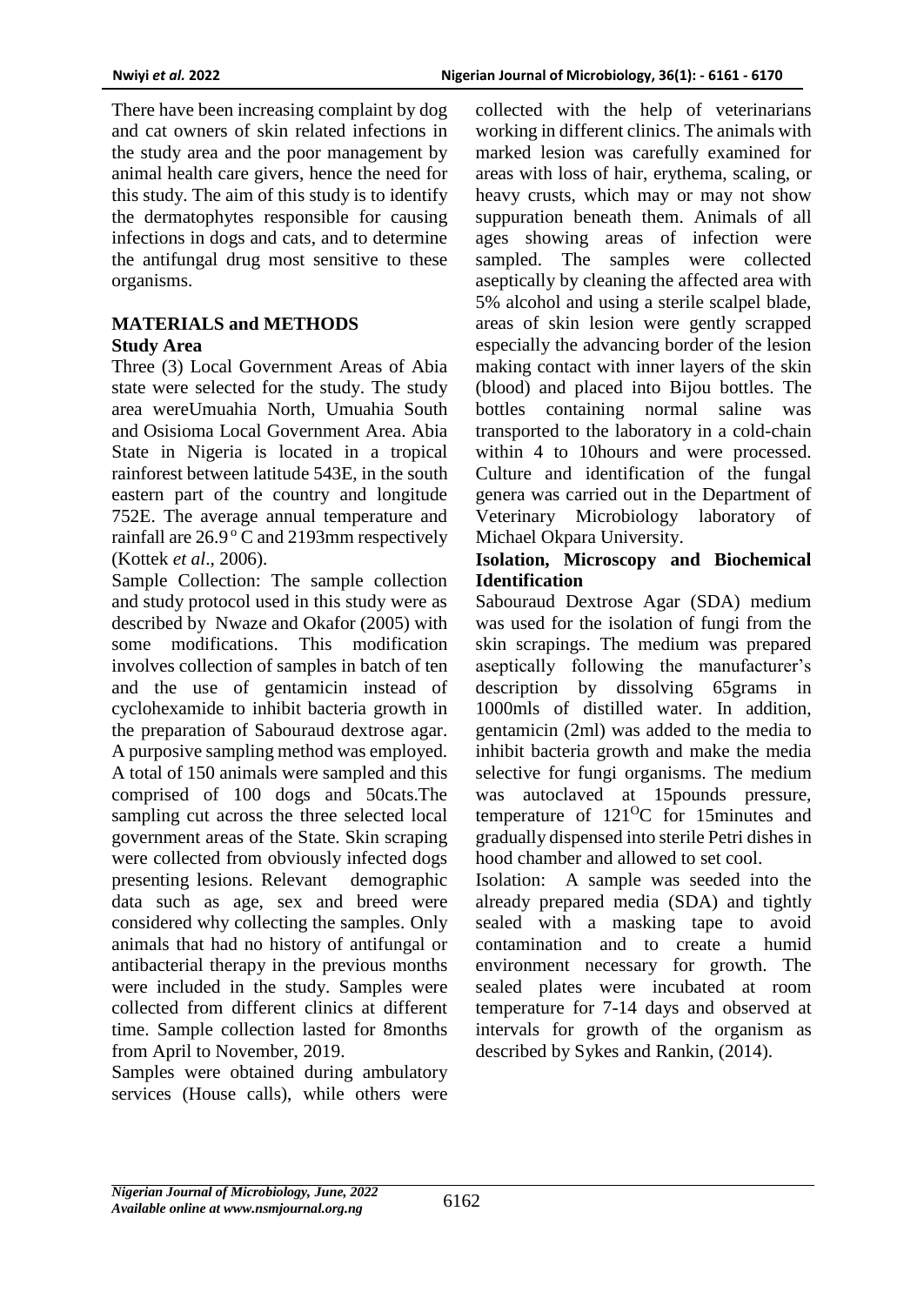After incubation for 7days the sealed plates were opened, Microscopy: With the aid of a needle, a sample was picked and placed on a grease free glass slide. A drop of alcohol was then added with the aid of a pipette and allowed to stand for 5minutes. Afterwards, a drop of lactophenol cotton blue was added and covered with a cover slip. Isolates were then identified based on atypical colonial and microscopic morphology of the culture at 100-1000 magnification (Campbell *et al*., 1996). Microscopic examination of the isolates was done using direct microscopy and needle mount.

Biochemical Identification: Urease test was used to determine whether the organism utilizes urea as source of carbon in line with Clinical Microbiology Proceedings

Handbook (2016). Broth made from urea was prepared following the manufacturers instruction. Then the organisms were introduced into broth and observed for change in colour. A positive test was indicated by colour change, while no change in colour implies negative reaction.

Antifungal Susceptibility Test: Antifungal susceptibility profiling was carried out using agar dilution method as described by Wiegand *et al.* (2008). The study was carried out to determine the antifungal sensitivity of isolated organisms. These antifungal agents were sourced from different pharmaceutical shop in Umuahia town and brought to the laboratory. The following drugs were used for antifungal susceptibility test.

| Table 1. Drugs Osca For Anthungal Susceptibility Testing |                                       |             |                                                         |  |  |  |
|----------------------------------------------------------|---------------------------------------|-------------|---------------------------------------------------------|--|--|--|
| Drugs                                                    | Trade name                            |             | $Concentration(mg/ml)$ Minimum inhibitory concentration |  |  |  |
| Grioseofulvin                                            | <b>Rysovin</b>                        | $500$ mg/ml | $0.50\mug$                                              |  |  |  |
| Tarbinafine                                              | Tarbifine                             | $400$ mg/ml | $0.45 \mu$ g                                            |  |  |  |
| Ketoconazole                                             | Sivoketoconazole                      | $200$ mg/ml | $0.55 \mu$ g                                            |  |  |  |
| Tinidazole                                               | Tinzol                                | $500$ mg/ml | $0.50 \mu$ g                                            |  |  |  |
| Visita plus                                              | Vista plus                            | 10mg/ml     | $0.50 \mu$ g                                            |  |  |  |
|                                                          | Whitefield's oint. Whitefield's oint. | 10mg/ml     | $0.05 \mu$ g                                            |  |  |  |
| Ppt. sulfur $(10\%)$                                     | Aquasulf                              | $100$ mg/ml | $0.50 \mu$ g                                            |  |  |  |
| Fluconazole                                              | Fluconazole                           | $200$ mg/ml | $0.50 \mu$ g                                            |  |  |  |

Table 1: Drugs Used For Antifungal Susceptibility Testing

NB: oint. Stands for ointment; Ppt= Precipitated

A serial dilution was done to obtain 0.5µg/ml of the drugs in 100mls of sabouraud dextrose agar. Fluconazole (200mg ) and ketoconazole (200mg) were dissolved in 100mls of distill water and a serial dilution of 1/40 was made, then 1ml was aspirated from it into 100mls of the media.The concentration for both drugs was 5mg/ml and the technique adopted was as described (CLSI, 2008)

Tinizol – 1tablet of tinizol of 500mg was also dissolved in distilled water and 1/100 serial dilution made and 1ml was aspirated into 100mls of the media. Griseofluvin – 1tablet of flusin500mg was dissolved in distilled water a serial dilution of 1/100 in 1ml was aspirated into 100mls of the media. Both drugs had a concentration of 10mg/ml. After cooling the media the drugs was added and gradually poured into Petri dishes and

Whitefield ointment and visita plus a serial dilution of 1/20 were made 1ml added to 100mls of the media and the concentration used for both drugs was 1mg/ml

Precipitated aquasulfur– a serial dilution of 1/2000 was made. About 1ml was added to 100mls of the media and terbinafine 1/80 and 1ml dispensed to 100mls of the media. The paste was accurately weighted and dissolved in appropriate solvents. The tablet and paste was macerated with a homogenizer and dissolved in distilled water and appropriate solvent. 100mls of distilled water was dispensed in each conical flask (8 in all) and 6.5g of sabouraud dextrose agar was added to each flask and autoclaved.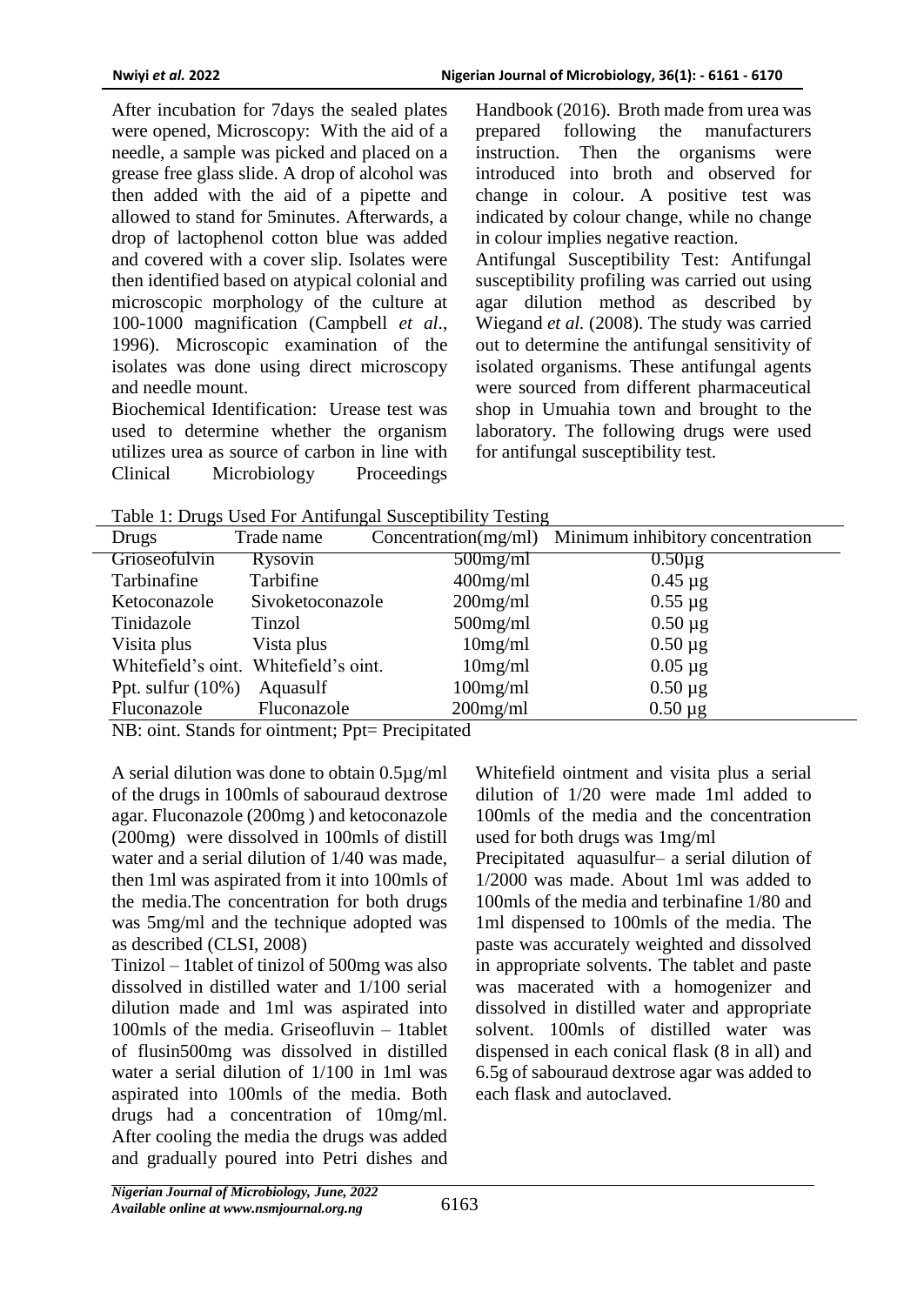allowed to set. The concentration for terbinafine was 10mg/ml while that of precipitated aquaslfur was 2.5mg/ml.

After setting, a growth culture of Microsporum and Trichyphoton organisms were seeded into the media separately with the help of a sterile wire loop and allowed to grow for 48hours. The reading was done visually in line with Clinical and Laboratory Standard Institute (CLSI, 2010).

# **RESULTS**

The result of the study revealed that out of the 150dogs and cats screened for the presence of fungal infections, 67 (44.6%) were positive out of which (36%) were Microsporum spp and (8.6%) were Trichophyton spp (Table 2). Table 2 further indicated that, the prevalence of Microsporum spp was higher in dogs with a rate of (41%) than in cats (26%). Similarly the prevalence of Trichophyton spp was higher in dogs (9%) than in cats (8%). The incidence of Microsporum spp in female dogs was 32% while in the male, Trichophyton spp recorded 18%. The female dogs less than 1year old and above 1year old had incidence rate of 42% and 32%, while the male dogs of less than 1year old and those above 1year had 16% and 10% respectively for Trichophyton spp (Table 3). Table 3 also show that Mongrel breed of dogs had high occurrence rate at 66% for Microsporum spp while, the incidence rate in Alsatian breed for Trichosporum spp was 34% . The incidence of Microsporum spp in female cats was 24% compared to 10% of Trichosporum spp that occurred in male. Female cats of less than 1year and above 1year old had incidence rate of 14% and 10% for Microsporum spp, while male cats less than 1year old and above 1year had incidence rate of 6% and 4% respectively (Table 4). From the results obtain as shown in Plate 1, the growth of the fungal was even and rapid after 14 days and this is suggestive of Microsporum because the colonies were downy, wooly and powdery. The growth was

slow to moderate in Sabouruad dextrose agar at  $25^{\circ}$ C. The diameter of the colonies varies from between 1 to 7cm after 7days of incubation. Plate 2 revealed the growth of Microsporum spp as multicellular spores with thick rough walls. The macroconidia appear as hyaline with multi-septate and characteristically spindle to obviate shape, possessing between 5 to 7cells.

Plate 3 is a pictoral view of Trichophyton colonial growth. The colonies are initially slow but later rapid in growth. The texture is waxy, glabrous, and cottony. The colour is white to bright yellow in front, while the reverse is pale, yellow, brown or reddish brown. In Plate 4, the presence of septate hyphae, microconidia, macroconidia, arthroconidia and conidiophores is visible. However, the conidiophores are poorly differenciated from the hyphae.

The urease test carried out showed that Microsporum species were urease negative as there was no change in colour when the organism was introduced into the test medium. Trichophyton specie was urease positive as indicated by visible change in color from yellow to pink. Griseofulvin, Fluconazole and Precipitated aqulsuf were found to be effective against Microsporum spp as the organism exhibited 100% susceptibility to all the three drugs. The susceptibility of Microsporum spp to terbinafine, ketoconazole, visita plus and whitefield ointment was also recorded at 90% for all the three drugs, while tinidazole was 80% (Figure 1). The antifungal susceptibility test against Trichophyton spp indicates that tarbinafine, fluconazole, and tiniadzole exhibited a higher activity against the organism with 100% activity by all the three drugs. This is followed by griesofulvin and ketoconazole whose activity was recorded at 90%, while visita plus, whitefield ointment and precipitate aqusulf recorded 80%(Figure 2).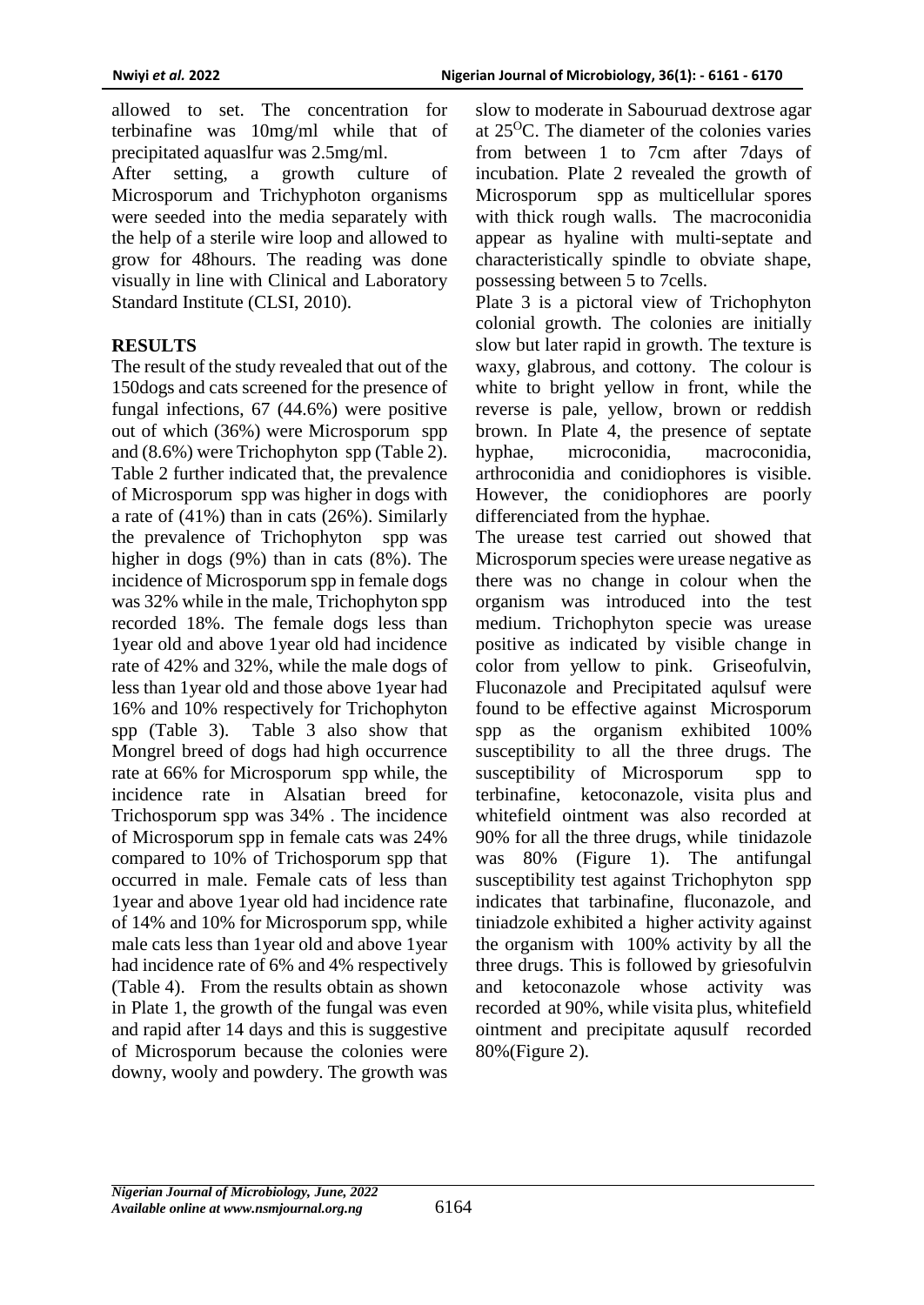|                                    |                    |                    | Table 2: Occurrence of <i>Microsporum</i> spp and <i>Trichophyton</i> spp in dogs and cats |     |
|------------------------------------|--------------------|--------------------|--------------------------------------------------------------------------------------------|-----|
| <b>Type of Animals</b> No Examined |                    | <b>No Positive</b> |                                                                                            |     |
|                                    |                    | Microsporum        | Trichophyton<br>spp                                                                        | spp |
| Dogs                               | 100                | 41(41%)            | $09(9\%)$                                                                                  |     |
| Cats                               | 50                 | 13(26%)            | 04(8%)                                                                                     |     |
| Total                              | 150                | 54(36%)            | $13(8.6\%)$                                                                                |     |
|                                    |                    |                    | Table 3: Occurrence of <i>Microsporum</i> spp and <i>Trichophyton</i> spp in dogs          |     |
| Demograph                          | Trichophyton spp   |                    | Microsporum spp                                                                            |     |
| Sex                                | Male 18(18%)       |                    | Female 32(32%)                                                                             |     |
| Age < 1 year                       | 8(16%)             |                    | 21(42%)                                                                                    |     |
| $Age > 1$ year                     | $5(10\%)$          |                    | 16(32%)                                                                                    |     |
| <b>Breed</b>                       | Alsatian $17(34%)$ |                    | Mongrel 33(66%)                                                                            |     |
|                                    |                    |                    | Table 4: Occurrence of <i>Microsporum</i> spp and <i>Trichophyton</i> spp in cats          |     |
| Demograph                          |                    | Trichophyton spp   | Microsporum spp                                                                            |     |
| <b>Sex</b>                         |                    | Male $5(10%)$      | Female 12(24%)                                                                             |     |
| Age <sub>1</sub> year              |                    | 3(6%)              | 7(14%)                                                                                     |     |

Age>1year  $2(4\%)$  5(10%)



Plate 1; *Microsporum* colonies after 14days incubation



14days incubation

*Nigerian Journal of Microbiology, June, 2022 Available online at www.nsmjournal.org.ng*

6165



Plate 2; *Microsporum* spp at microscopy ×10



Plate 3; *Trichophyton* colonies <br>
Plate 4: *Trichophyton* spp at microscopy ×10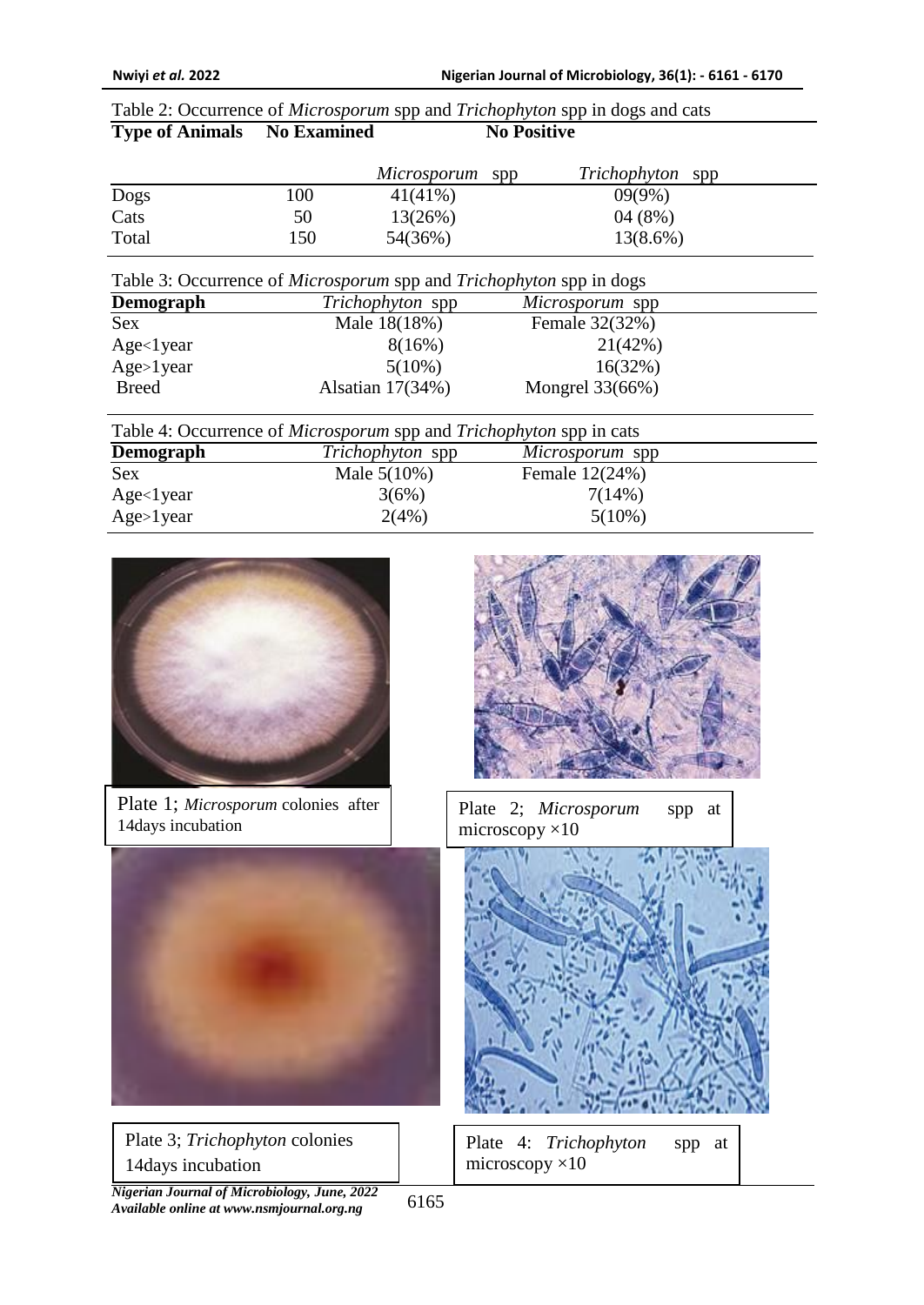

Figure 1: Susceptibility of Trichophyton specie to antifungal agents.

<u>Key: Where Ket</u> = Keteconazole. Flu = Fluconazole. Pre.Agu = Precipitated agusulf. Tin = Tinidazole. Tarb = Tarbinafine.  $Gri = Griseofulyin$ . Whit = Whitefield's ointment. Vis = Visita plus.



Figure 2: Susceptibility of Microsporum specie to antifungal agents  $Key:WhereKet = Keteconazole$ . Flu = Fluconazole,  $P\text{.agu}$  = Precipitated aquasulf.  $\text{Tim} = \text{Tanazole}$ ,  $\text{Terb} = \text{Terbinafine}$ ,  $\text{Gri} = \text{Griscofulvin}$ , Whit = Whitefield's ointment,  $Vis = Visita$  plus.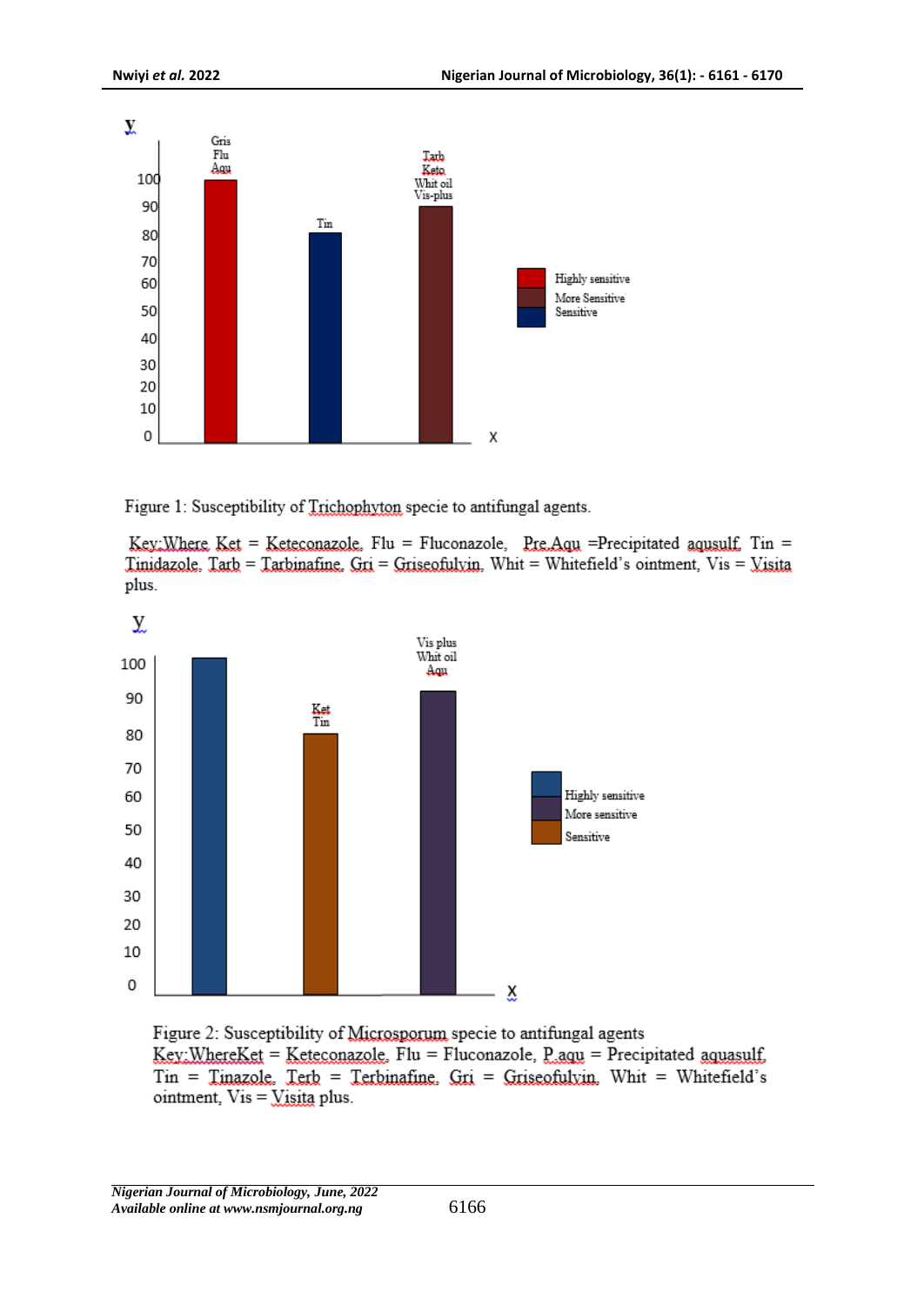### **DISCUSSION**

The findings in this study revealed the presence of some pathogenic dermatophytes among dogs and cats in the area under study and this is very important because of the public health implication, since humans live with these animals as pet. The possibility of these animals transmitting these fungal diseases from animals to human is high. The occurrence of dermatophytes in dogs and cats were high, similar to what was obtained in studies carried out in Italy and Indonesia. The incidence of dermatophytes was high at 36.0% and 8.6% for *Microsporum* spp and *Trichosporum* spp respectively and this is in agreement with Galluppi *et al.,* (2013) who reported an incidence rate of 20.5% in dogs and 33.7% in cats in a research carried out in Italy. The findings in the study agrees with Cabanes (2000). Cabanes in his study reported an incident rate of 37.4% for *Microsporum* spp in dogs and 6.0% in other domestic animals. Also, the findings in the study agrees with Debnath *et al.* (2016) who reported 21% of *Mycrosporum* spp in dogs and companion animals in eastern district of India. The findings in this study is also, consistence with the report (Beigh *et al.,* 2014 ; Ranganathan *et al* 1997), who reported in their separate studies that the predominant dermatophytes isolated was *Microsporum* spp followed by *Trichophyton* spp. From the study, female dogs and cats had high incidence rate for *Microsporum* spp and *Trichosporum* spp across the age range  $\ll 1$  year and  $> 1$  year), and this may be due to stress occasioned by the physiological cycles which the female undergo during pregnancy as well as poor nutrition. These factors may compromise their immunity, making them more susceptible to infection. Younger female dogs and cats had more incidences of dermatophytes at 42% and 14% than the adults because they are more at risk due to low immune system and poor resistance level and this is in agreement with Almuzaini *et al.,*  (2016). The high incidence of *Microsporum* spp in Mongrel breed may be due to lack of adequate care and exposure to environmental

hazard as they often stroll away or roam on the streets in search of food.

Also, the macroscopic appearance of the colonies as white, light yellow, cottony to powdery suggests *Microsporum* and *Trichophyton* spp. The microscopy shows presence of large, spindle shape, thick walled spores with six or more internal cells and often with a terminal knob. Colonies of *Trichophyton* spp appear waxy in texture, glabrous and cottony. The colour is whitish to bright yellow in the front while the reverse is pale, yellowish- brown or reddish brown. Similar findings were observed by Vetlab **(**2010 ; Ciesielsk and Staczek, 2020; Cano *et al*. 2005; Larone, 1995; Kim *et al*. 2018)

Microscpically, the presence of septate hyphae, conidiophores, microconidia, macroconidia and arthroconidia were visible in *Trichophyton* spp. The change in colour when urease test was conducted to pink colouration suggests urease positive and confirms *Trichophyton* spp. Similar confirmatory features was observed by Frias-De Leon *et al.*(2020).

All the isolated *Microsporum* spp (100%) were found to be sensitive to terbinafine, fluconzole and tinadazole, and this action could be attributed to the fact that the drug exhibits its efficacy by inhibiting fungal sterol biosynthesis to a greater extent than mammalian sterol biosynthesis and this is consistent with the findings of Darkes *et al.* (2003). They are of the view that the high sensitivity of *Microsporum* sppto terbinafine was because it irreversibly inhibits the membrane bound enzyme squalene peroxidase in a concentration dependent manner which prevents the conversion of lanosterol to cholesterol. Also, the mean inhibitory concentration of terbinafine for *Microsporum* spp and *Trichophyton* spp is very low and this is in agreement with Favre *et al*.(2003). Fluconazole exhibited high activity on *Microsporum* spp and *Trichophyton* spp*.* because this drug is easily absorbed since they are water soluble and this support the report of Dubey *et al*.(2005). They found that fluonazole dose of 5mg/kg taken orally once daily bring about clinical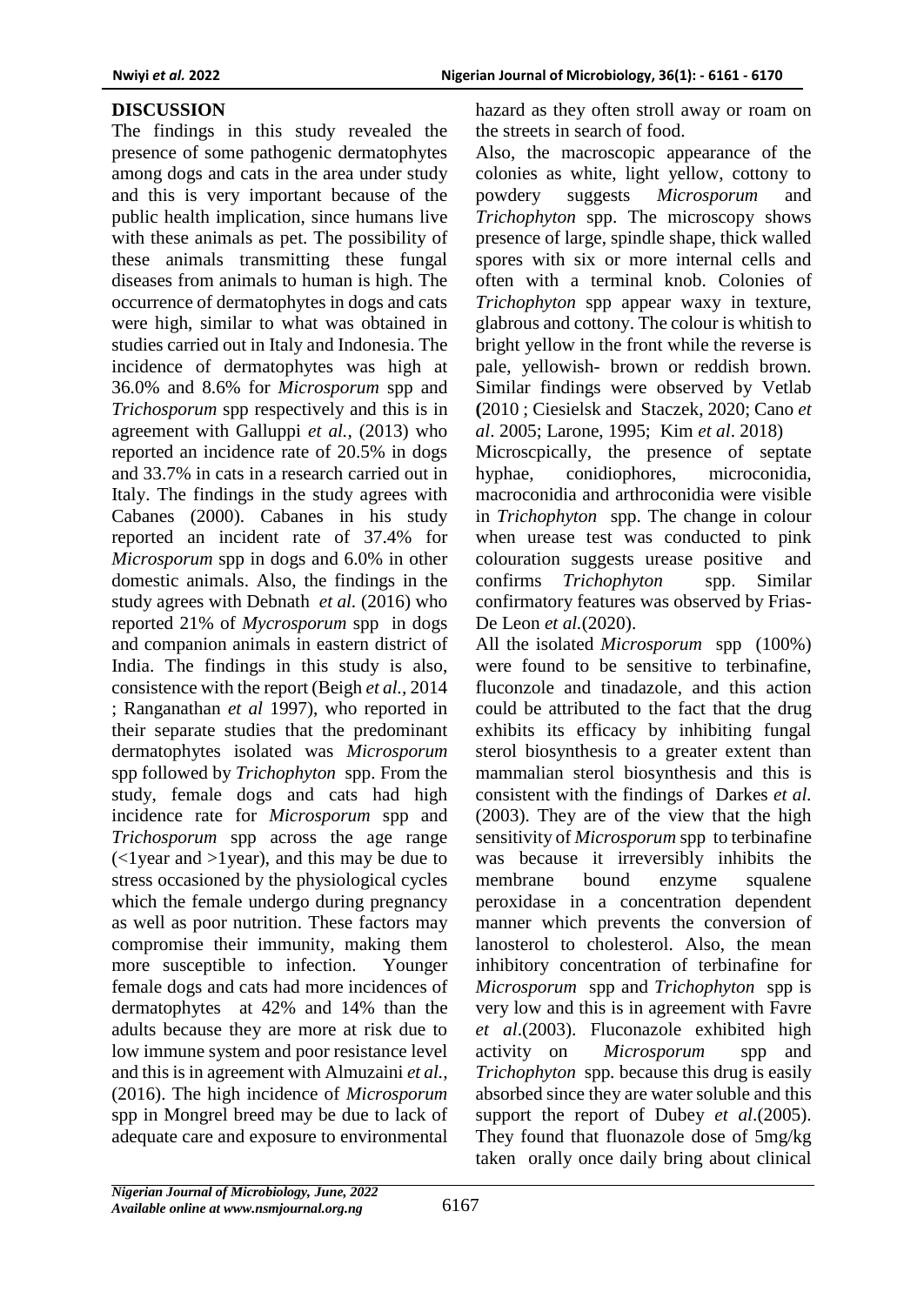cure in 4weeks. *Trichophyton* spp was most sensitive to griseofulvin similar to the report of Guptal *et al*.(2009). The high sensitivity of Griseofulvin may be due to the interference this drug has with the function of spindle microtubules and this causes changes in morphology in fungal cells and this agrees with Panda *et al*. (2005). It was observed from the study, that griseofulvin was more effective than fluconazole when their Mean Inhibitory Concentration (MIC) is considered and this is in agreement with Hofbauer *et al*. (2002).

### **REFERENCES**

- Almuzaini, A. M., Osman, S. A. and Saeed, M. A. (2016). An outbreak of dermatophytosis in camels (Camelus dromedaries) at Quassim region, central of Saudi Arabia. *Journal of Applied Animal Research.* 44 (1): 126-129.
- Beigh, S.A., Soodan,J.S., Singh, R., Khan, A.M. andDar, M.A. (2014). Evaluation of trace elements, oxidants/ antioxidant status, vitamin C and beta carotene in dogs with dermatophytosis. *Mycosis,* 57: 358- 365.
- Cabanes F.J.(2000).Demertophytes in domestic animals. *Micologia,*17: 104- 108
- Campbell,C.K, Johnson,E.M, Philipol, C.M and Warnock, D.A. (1996). The dermatophytes In: identification of pathogenic fungi, London. PHLS pp 26-28
- Cano, J., Rezustra, A., Sole, M., Gil, J. and Rubio, M.C. (2005). Inter-single sequence –repeat PCR typing as a new tool for identification of *Microsporum*. *Journal of Dermatological Sciences.* 39 (7) : 17- 21
- Ciesielsk, A.andStaczak, P. (2020). A new molecular marker for species-specific identification of *Microsporum spp, Brazilian Journal of Microbiology,* 1  $(4)$ : 1505-1508

### **CONCLUSION**

The study reveals that *Microsporum* and *Trichophyton* spp are the dermatophyte agents associated with superficial infections among dogs and cats in the study area. *Microsporum* species are the most commonly encountered isolates. The dermatophyte were sensitive to all the drugs used in the study, with most of them exhibiting 100% sensitivity especially terbinafine, griseofulvin and fluconazole.

- Clinical Laboratory Standard Institute, (2008). Reference method for broth dilution antifungal susceptibility testing of filamentous fungi Approved Standard, 2nd ed. CLSI document M38-A2. Clinical and Laboratory Standard Institute, Wayne, PA.
- Clinical and Laboratory Standards Institute, (2010).Method for antifungal disc diffusion susceptibility testing of nondermatophyte filamentous fungi: information supplement CLSI document 2010; M 51-51. Wayne: Clinical and Laboratory Standards Institute
- Clinical Microbiology Procedures Handbook, (2016). Fourth edition. American Society of Microbiology http://doi.org/io.1128/978155581881 4
- Craig, G.E., Miller, W.H., Campbell**,** K.L., Muller, G.H. and Scott, D.W. (2018). An over view of feline dermatophytosis. *South Asian Journal of Research in Microbio*. 1(4) : 1-14
- Darkes,M.J.M., Scott, L.J. and Goa, K.L. (2003). Terbinafine: a review of its use in onychomycosis in adults. *American Jounal of Clinical Dermatology* 4 (1) :39-65
- Debnath, C., Mitra, T. and Samantra, I. (2016). Detection of dermatophytes in healthy companion dogs and cats in

*Nigerian Journal of Microbiology, June, 2022 Available online at www.nsmjournal.org.ng*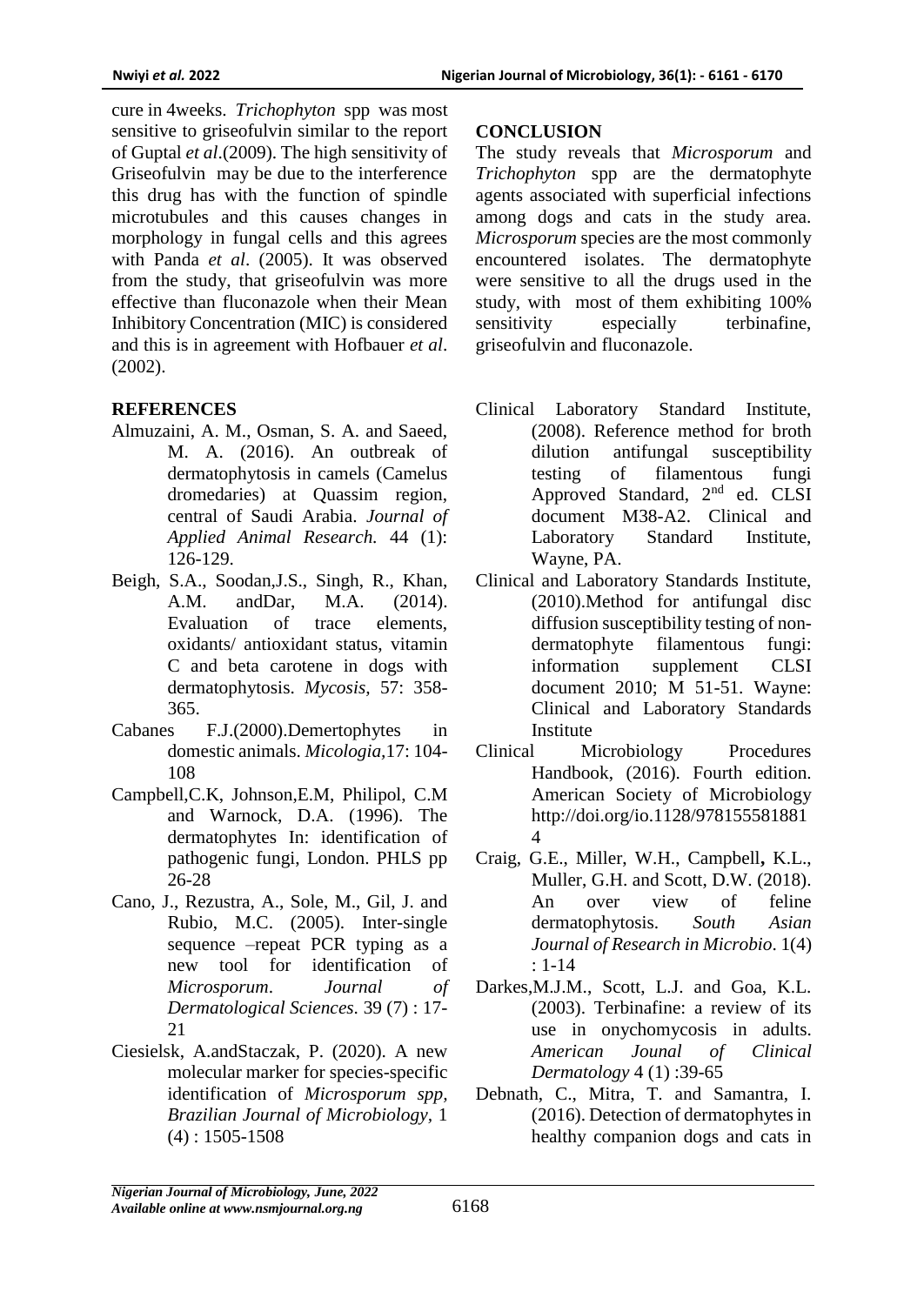- De Boer, D.J. and Moriello, K.A. (2012). The immune response to *M. canis* induced by vaccination in cats. *American Journal of Veterinary Research*. 63 :1532-1537
- Dubey, A.,Patwardhan, R.V.,Sampth**,** S., Santosh, V.,Kolluri, S. and Nanda, A (2005). Intracranial fungal granuloma; analysis of 40 patients and review of the literature. *Journal of Surgery and Neurology.* 63 (3) : 254-260
- Favre,B., Hofbauer, B., Ryder, N.S. and Osborne, C. (2003). Invitro analysis of the ability of *Trichosporumrubrum* to become resistant to terbinafine. *Journal of Antimicrobial Agents and Chemotherapy,* 47 (11): 3634-3636.
- Frais-DeLeon, M.G., Herrera, E.M.,Diequez, C.E., Gonzalez-Cespon, J.L., Uribe, O.K., Barenans, R. and Rodriguez-Cerdeira, C (2020). Molecular identification of isolates of *Trichophyton spp*. *International Journal of Medical Science,* 17  $(1):45-52$
- Galluppi, R., Leveque, J. F., Beghelli, V. and Bonoli, C. (2013). Cortisol levels in cats hair in presence or absence of Microsporum canis infection. *Journal of Research in Veterinary Sciences* 95 (3): 1076-1080
- Garber, G. (2001). An over view of fungal infections. *Drugs,*61 : 1-12 doi.org//10.2165/00003495- 200161001-0001
- Guptal, K.A., Williams**,** T.V., Zaman, M. and Singh, J (2009). Invitropharmacodynamics characteristics of griseofulvin against dermatophyt isolates of *Trichophytontonsurans*from tineacapitis patients. *Medical Mycology,* 47 (8) : 796-801
- Hasegawa, A., Usui, K.andNannizza, O.(1997). The perfect state of *Microsporum canis*, *Japan J. Med. Mycol*.16: 148-152
- Hofbuer, B., Osborne, C. and Ryder, N.C. (2002). Invotro susceptibility testing of *Microsporum gypsum. Journal of Clinical Microbiology* 40 :3999-4003
- Kim, J.Y.,Choi, M.R. and Jo, S. (2018). Macroscopic and microscopic findings of *Trichophyton verrucosum*isolated from cattle. *Korean Journal of Medical Mycology*, 23 (4) : 118-119
- Kottek, M.,Grieser, J., Beck, C., Rudolf, B. and Rubel, F. (2006). Word map of Koppen-Geiger climate classification update, *Meterologischezeitschriff,* 5 (3): 259-263
- Larone, D.H. (1995). Medically important fungi; A guide to identification. 3<sup>rd</sup> ed. American Society for Microbiology Press, Washington. D.C XVI, Pp 274
- Mancianti, F., Giannelli, C., Bendinelli, M. andPoli,A. (1992). Mycological findings in feline immunodeficiency virus infected cats. *Journal of Medical Veterinary Mycology,* 30: 2579-2586.
- Midgley, G., Moore, M.K., Cook, J.C. and Phan**,** O.G. (1994). Mycology of nail disorders. *Journal of the American Academy of Dermatology*, 31 (3) :568-574.
- Moriello, K.A., Coyner, K., Paterson, S. and Mignon, B. (2017). Diagnosis and treatment of dermatophytosis in dogs and cats. *Journal of Veterinary Dermatology,* 28 (3) : 266-268
- Nweze,E.I. andOkafor,J.I. (2005).Prevalence of dermatophytic fungal infection in children: A recent study in Anambra state. Nigeria *Micropathologia,*60:239-243
- Ogawa,H.,Summerbell,R. C and Clemons, K.V. (1998). Dermatophytes and host defence in cutanous mycosis. *Medical Mycosis,* 6 (1): 166-173.
- Pal,M. (2011). Animal dermatophytes communicable to humans. The Ethiopian Herald, August 2011; 10thpp 8. Western Turkey, *Preventive Veterinary Medicine.* 98: 46-51.